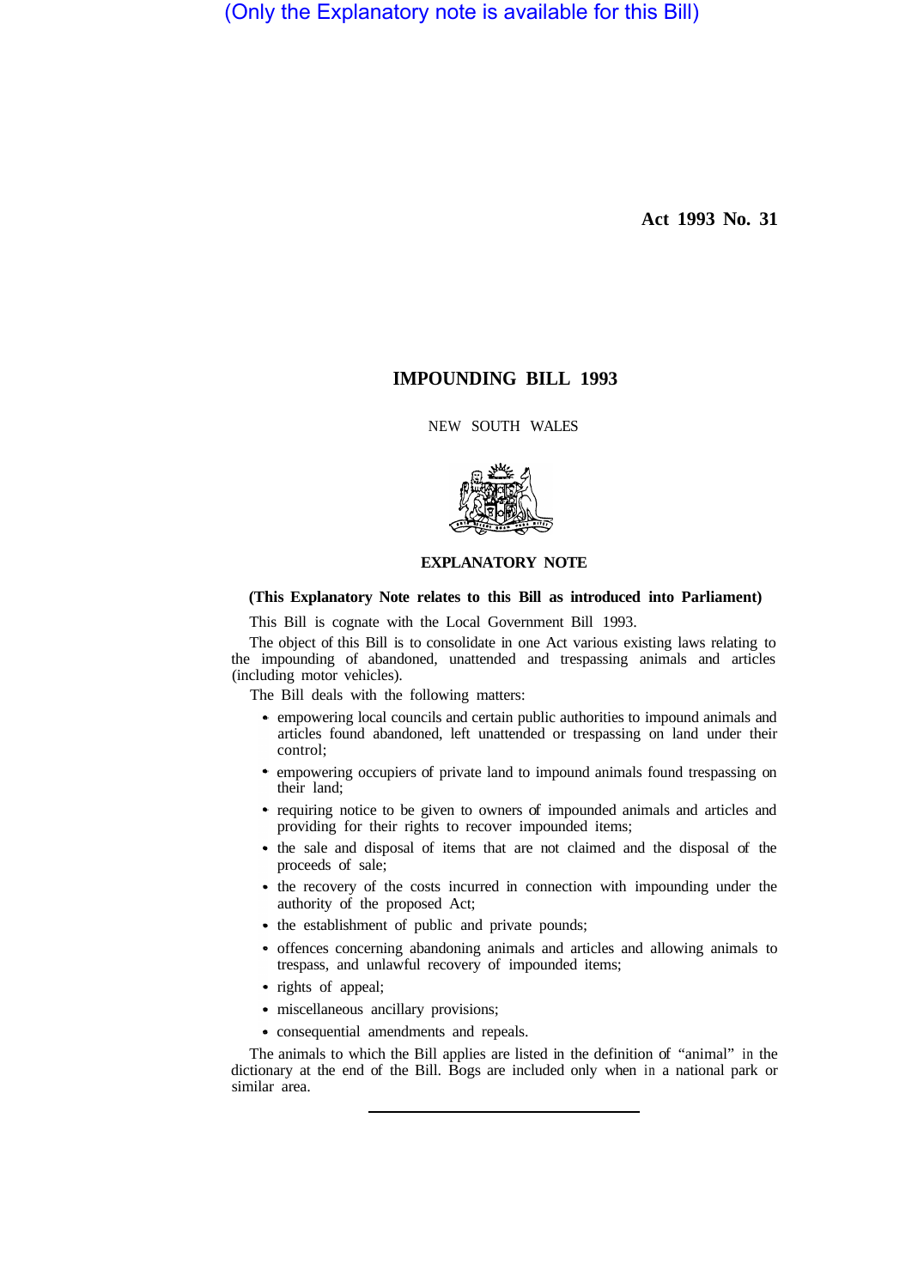# *Impounding 1993 [Act I993 No. 31]*

#### **PART l—PRELIMINARY**

The Part deals with matters such as the commencement of the Act and its objects and lists the terms for which definitions are provided in the dictionary.

#### **PART 2—IMPOUNDING OF ANIMALS AND ARTICLES**

# **Division 1—General provisions concerning impounding**

The Division confers impounding powers on "impounding officers" (officers appointed by certain public authorities) and police officers, and provides that impounding officers can impound only within the area of operations of the public authority that appointed them.

#### **Division 2—Impounding officers can impound abandoned, unattended and trespassing animals**

Impounding officers are given power to impound animals that are abandoned or left unattended in a public place or which are trespassing (not in a public place). Impounded animals are required to be taken to a pound. An animal can be detained on agistment for up to **7** days before being impounded.

### **Division 3—Impounding of animals by occupiers of private land**

Occupiers of private land are given power to impound animals trespassing on their land. If the owner's identity is known, he or she must be notified and the animal may be kept on the land for up to 4 days but then must be taken to a pound. A charge is payable to the occupier for the release of an impounded animal. The animal must be taken to a pound if the owner's identity is not known.

#### **Division 4—Impounding of articles**

Impounding officers are given power to impound articles abandoned or left unattended. Special requirements apply before a motor vehicle can be impounded (including a minimum 3 days' notice to the owner in most cases). Impounded articles must be taken to a pound unless this is impractical or too costly.

An impounded motor vehicle may be destroyed or disposed of if notice has been given to the owner or the owner cannot be identified, and the vehicle is worth less than \$500.

The Police are to be informed when a motor vehicle is impounded or destroyed.

### **PART 3—HOW IMPOUNDED ITEMS ARE TO BE DEALT WITH**

The impounding authority must inquire who the owner is of an impounded item and notify the owner that it has been impounded and how to claim it. An impounding authority has a duty to care for impounded animals but injured, diseased or distressed animals can be destroyed. The owner of an impounded item can claim it back. Impounding fees are payable by the owner. The item can be sold or disposed of if not